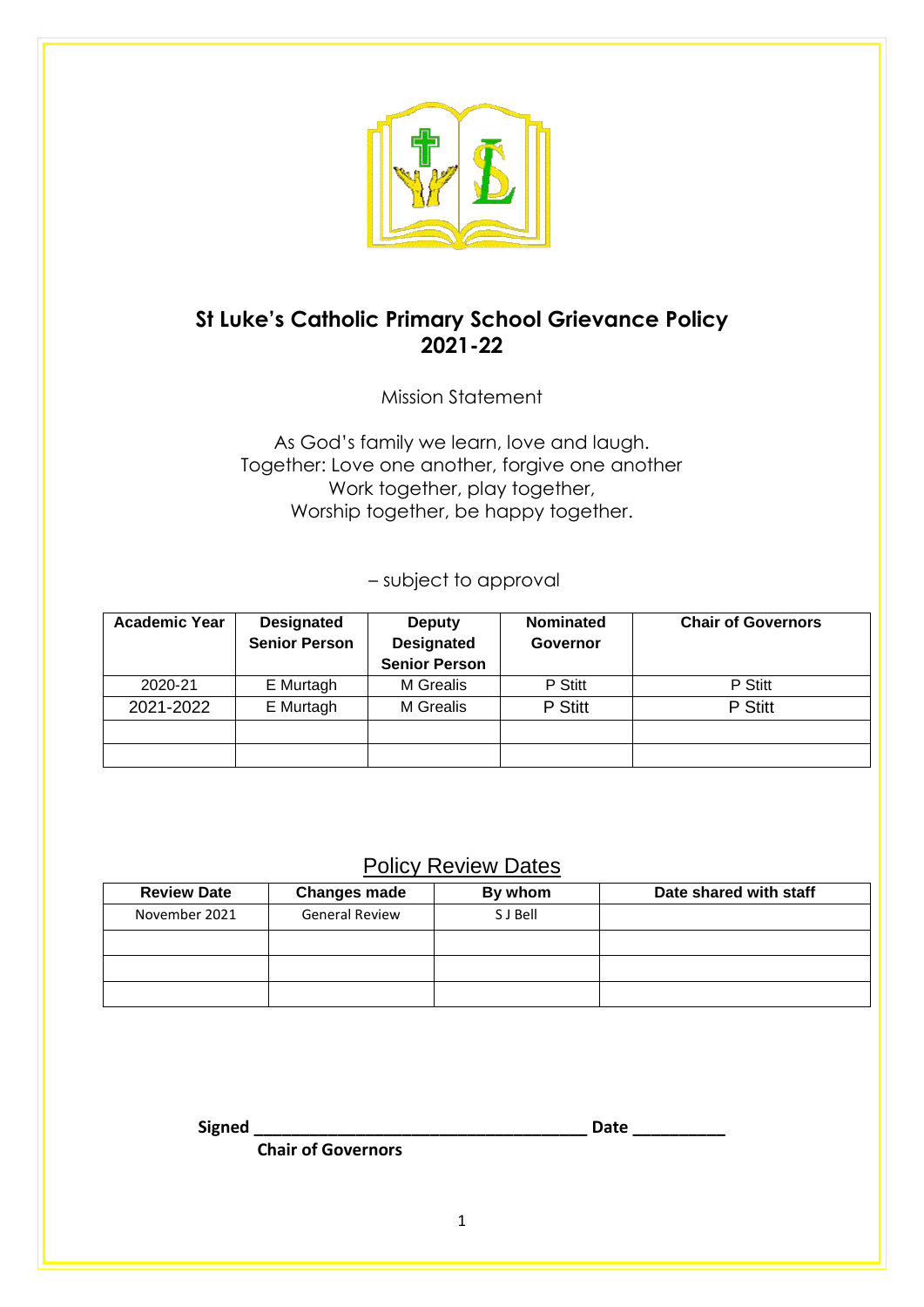# **1. Introduction**

1.1 St. Luke's Catholic Primary actively seeks to promote a harmonious working environment and positive working relationships but acknowledges that there may be instances where employees may have problems or concerns about their work, working environment or working relationships that they may wish to raise and have considered.

# **2. Policy**

2.1 St. Luke's Catholic Primary School supports the right of employees to raise legitimate grievances and provides a mechanism for these to be dealt with fairly and speedily before they develop into major problems or potential collective disputes.

# **3. Aims/Principles**

3.1The Grievance Procedure may be used by an employee who has a grievance.

- 3.2 The Grievance Procedure may be used by a group of employees who have a grievance if they wish to pursue it collectively. A collective grievance is one which is submitted by a Trade Union on behalf of a group of employees specifically affected by a policy or practice within the school.
- 3.3 Grievances will be dealt with by the Head teacher or Chair of Governors. In St. Luke's Catholic Primary School the Headteacher may delegate this task to an appropriate line manager.

#### **4. Scope/Application**

- 4.1 The Grievance Policy and Procedure applies to all employees (teachers and support staff) of the school.
- 4.2 Where a member of staff has a grievance with an individual Governor or Governors which does not involve any other member of staff, it should be submitted to the Headteacher and will immediately be referred to a panel of the Governing Body appointed especially for the purpose, e.g. The Resources **Committee**

#### **5. Definitions**

5.1 A grievance is 'a complaint by an employee about action which their employer has taken or is contemplating taking in relation to them'. Such grievances may